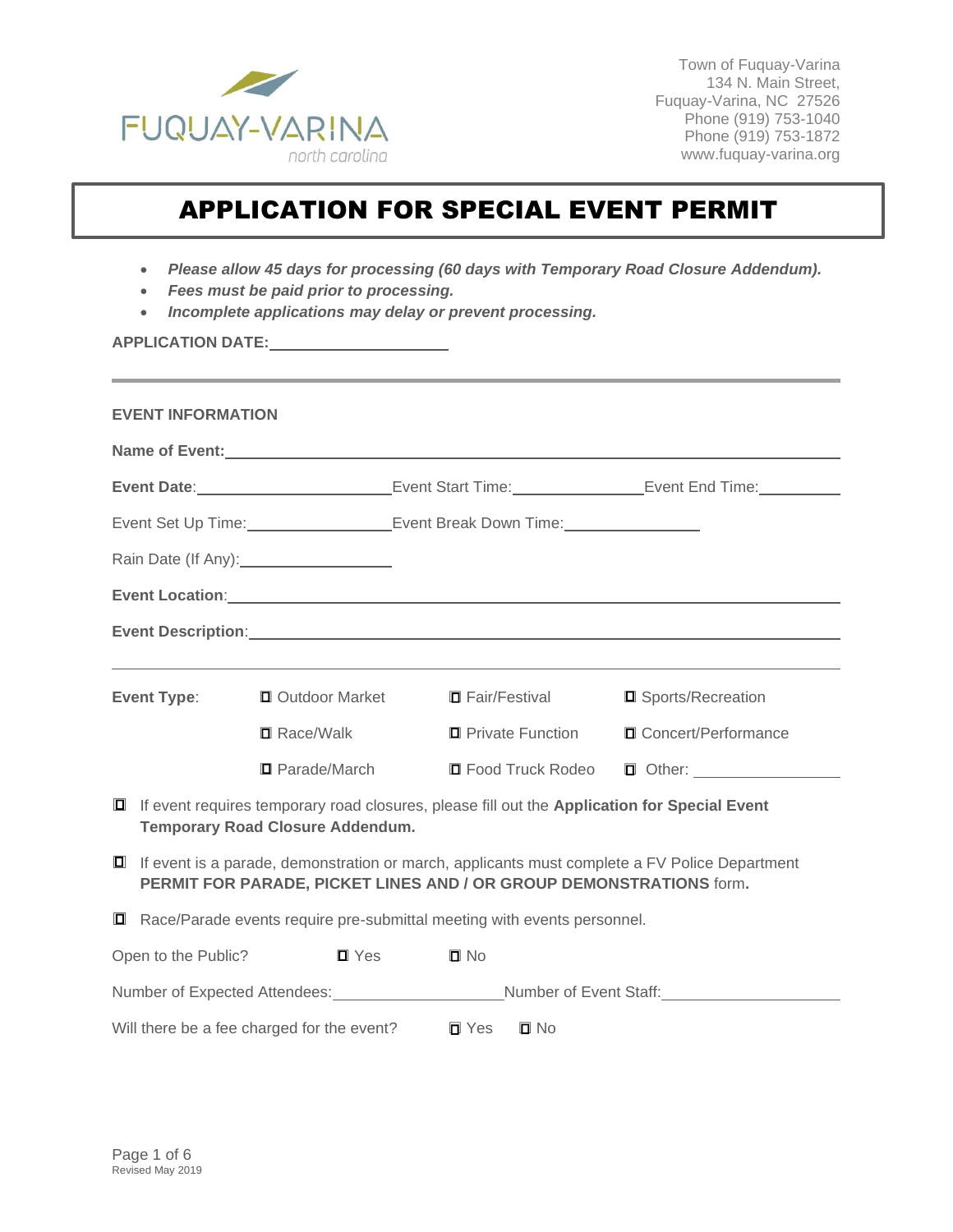#### **EVENT INFORMATION CONTINUED**

| <b>Requested Location Type:</b>                                                                                                                                                                                                | <b>O</b> Downtown Fuquay District   |                    |                       | <b>O</b> Downtown Varina District                 | $\blacksquare$ Both |
|--------------------------------------------------------------------------------------------------------------------------------------------------------------------------------------------------------------------------------|-------------------------------------|--------------------|-----------------------|---------------------------------------------------|---------------------|
|                                                                                                                                                                                                                                | <b>□</b> Residential / Neighborhood |                    | □ Office / Commercial |                                                   |                     |
|                                                                                                                                                                                                                                | $\blacksquare$ Street               |                    |                       | □ Town Park: New York 2009                        |                     |
|                                                                                                                                                                                                                                | $\Box$ Other: $\Box$                |                    |                       |                                                   |                     |
| Is this an Annual Event?                                                                                                                                                                                                       |                                     | $\blacksquare$ Yes | $\blacksquare$ No     |                                                   |                     |
| Will Amplified Sound be used during the event?                                                                                                                                                                                 |                                     | $\square$ Yes      | $\square$ No          |                                                   |                     |
| Will Tents be used during the event?                                                                                                                                                                                           | $\blacksquare$ Yes                  | $\square$ No       |                       |                                                   |                     |
| If yes, how many tents and what size?<br>Tents larger than 1800 square feet (enclosed tents 800 square feet) require a Town permit.                                                                                            |                                     |                    |                       |                                                   |                     |
| Will Animals be part of the event?                                                                                                                                                                                             |                                     | $\blacksquare$ Yes | $\square$ No          |                                                   |                     |
| If yes, what type of animals and how many?<br><u>If</u> yes, what type of animals and how many?                                                                                                                                |                                     |                    |                       |                                                   |                     |
| Will the event use Outside Security?                                                                                                                                                                                           |                                     | $\blacksquare$ Yes | $\square$ No          |                                                   |                     |
| If yes, what agency or company? The contract of the contract of the contract of the contract of the contract of the contract of the contract of the contract of the contract of the contract of the contract of the contract o |                                     |                    |                       |                                                   |                     |
| Will there be sales or consumption of <b>Alcohol?</b><br><b>Temporary Extension of Premises)</b>                                                                                                                               |                                     | $\blacksquare$ Yes |                       | $\blacksquare$ No (If yes, attach a copy of $ABC$ |                     |
| Who will be serving the alcohol? $\square$ Event Organization $\square$ Vendor $\square$ Other (Please Specify):                                                                                                               |                                     |                    |                       |                                                   |                     |
| Will Food be part of the event?<br>Event Organizer will be responsible for ensuring additional Wake County Health Services permits are obtained, if required.                                                                  |                                     | $\blacksquare$ Yes | $\blacksquare$ No     |                                                   |                     |
| Will Food Trucks be part of the event?                                                                                                                                                                                         |                                     | $\blacksquare$ Yes | $\square$ No          |                                                   |                     |
| If yes, how may?<br><u>If</u> yes, how may?                                                                                                                                                                                    |                                     |                    |                       |                                                   |                     |
| Will this event be advertised, promoted and / or have media coverage?                                                                                                                                                          |                                     |                    |                       | $\blacksquare$ Yes<br>$\Box$ No                   |                     |
| If yes, please explain:                                                                                                                                                                                                        |                                     |                    |                       |                                                   |                     |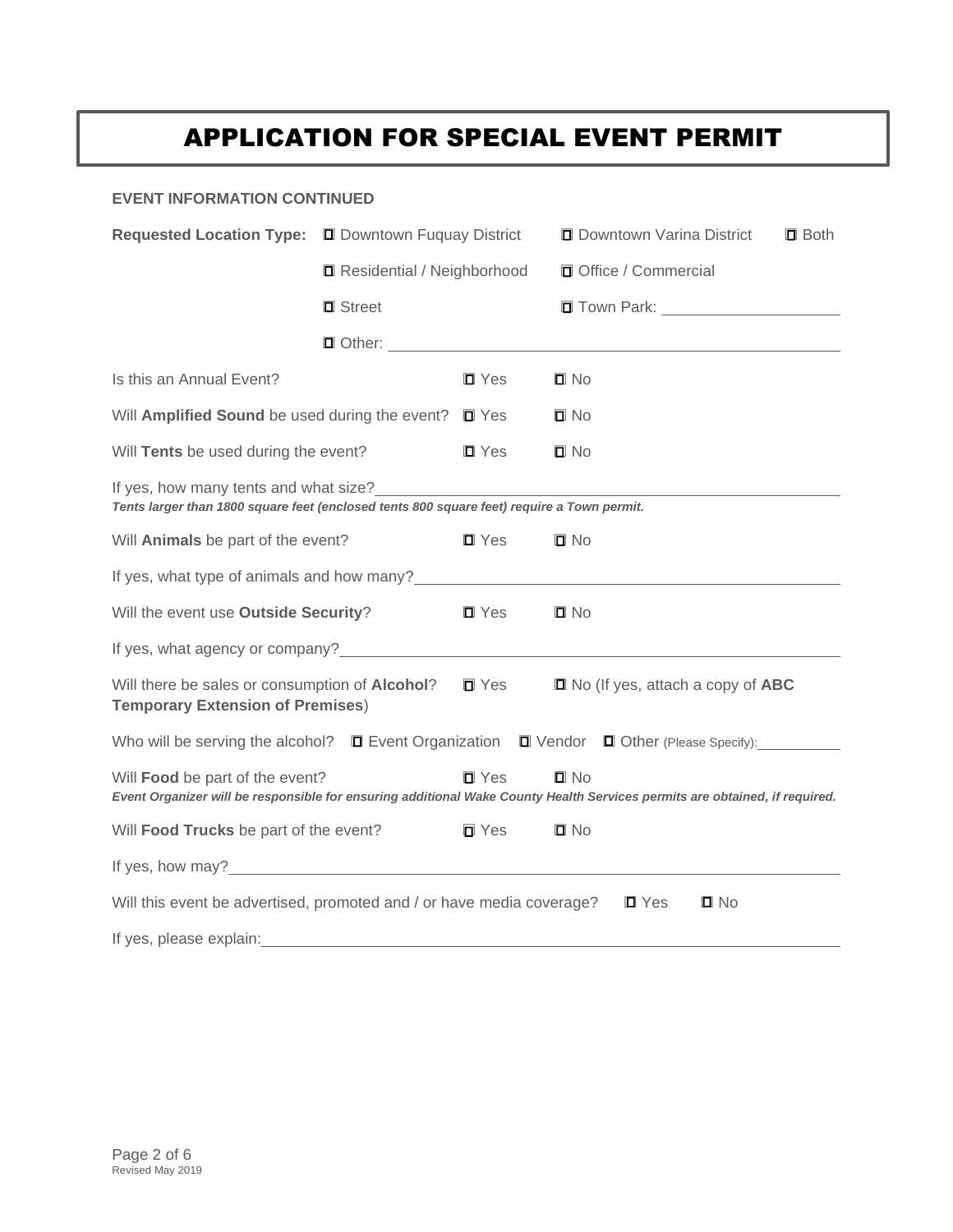| <b>EVENT INFORMATION CONTINUED</b>                                                                                                                                                                         |                    |                                                                                                                                                                                                                                      |  |  |  |  |  |
|------------------------------------------------------------------------------------------------------------------------------------------------------------------------------------------------------------|--------------------|--------------------------------------------------------------------------------------------------------------------------------------------------------------------------------------------------------------------------------------|--|--|--|--|--|
| <b>TEMPORARY SIGNAGE</b>                                                                                                                                                                                   |                    |                                                                                                                                                                                                                                      |  |  |  |  |  |
| Will a banner be used?                                                                                                                                                                                     | $\blacksquare$ Yes | $\square$ No                                                                                                                                                                                                                         |  |  |  |  |  |
|                                                                                                                                                                                                            |                    | Banner size (max 32 square feet) _________________________ Duration of display (max 14 days) _____________                                                                                                                           |  |  |  |  |  |
|                                                                                                                                                                                                            |                    |                                                                                                                                                                                                                                      |  |  |  |  |  |
| Will off-premise signs be used?                                                                                                                                                                            | $\blacksquare$ Yes | $\square$ No                                                                                                                                                                                                                         |  |  |  |  |  |
| Event Sponsor will be responsible for ensuring that the signs and sign locations meet the Town's sign<br>requirements.<br>,我们也不会有什么?""我们的人,我们也不会有什么?""我们的人,我们也不会有什么?""我们的人,我们也不会有什么?""我们的人,我们也不会有什么?""我们的人 |                    |                                                                                                                                                                                                                                      |  |  |  |  |  |
| <b>EVENT APPLICANT INFORMATION</b>                                                                                                                                                                         |                    |                                                                                                                                                                                                                                      |  |  |  |  |  |
|                                                                                                                                                                                                            |                    |                                                                                                                                                                                                                                      |  |  |  |  |  |
|                                                                                                                                                                                                            |                    |                                                                                                                                                                                                                                      |  |  |  |  |  |
| <b>EVENT SPONSOR INFORMATION</b>                                                                                                                                                                           |                    |                                                                                                                                                                                                                                      |  |  |  |  |  |
|                                                                                                                                                                                                            |                    | Sponsoring Organization: Sponsoring Organization:                                                                                                                                                                                    |  |  |  |  |  |
|                                                                                                                                                                                                            |                    | Address: Address: Address: Address: Address: Address: Address: Address: Address: Address: Address: Address: Address: Address: Address: Address: Address: Address: Address: Address: Address: Address: Address: Address: Addres       |  |  |  |  |  |
|                                                                                                                                                                                                            |                    | Phone: <u>Contract Communications Communications Communications Communications Communications Communications Communications Communications Communications Communications Communications Communications Communications Communicat</u> |  |  |  |  |  |
| <b>EVENT CONTACT INFORMATION</b>                                                                                                                                                                           |                    | ,我们也不能在这里的时候,我们也不能会在这里,我们也不能会在这里,我们也不能会在这里,我们也不能会在这里,我们也不能会在这里,我们也不能会不能会不能会。""我们                                                                                                                                                     |  |  |  |  |  |
| <b>Event Contact Person's Name:</b>                                                                                                                                                                        |                    |                                                                                                                                                                                                                                      |  |  |  |  |  |
|                                                                                                                                                                                                            |                    | Phone: Email: Email: Email: Email: Email: Email: Email: Email: Email: Email: Email: Email: Email: Email: Email: Email: Email: Email: Email: Email: Email: Email: Email: Email: Email: Email: Email: Email: Email: Email: Email       |  |  |  |  |  |
| <b>EVENT EMERGENCY CONTACT INFORMATION</b> (Person available during event)                                                                                                                                 |                    |                                                                                                                                                                                                                                      |  |  |  |  |  |
| Emergency Contact Person's Name: North Controller and Controller and Controller and Controller and Controller                                                                                              |                    |                                                                                                                                                                                                                                      |  |  |  |  |  |
|                                                                                                                                                                                                            |                    |                                                                                                                                                                                                                                      |  |  |  |  |  |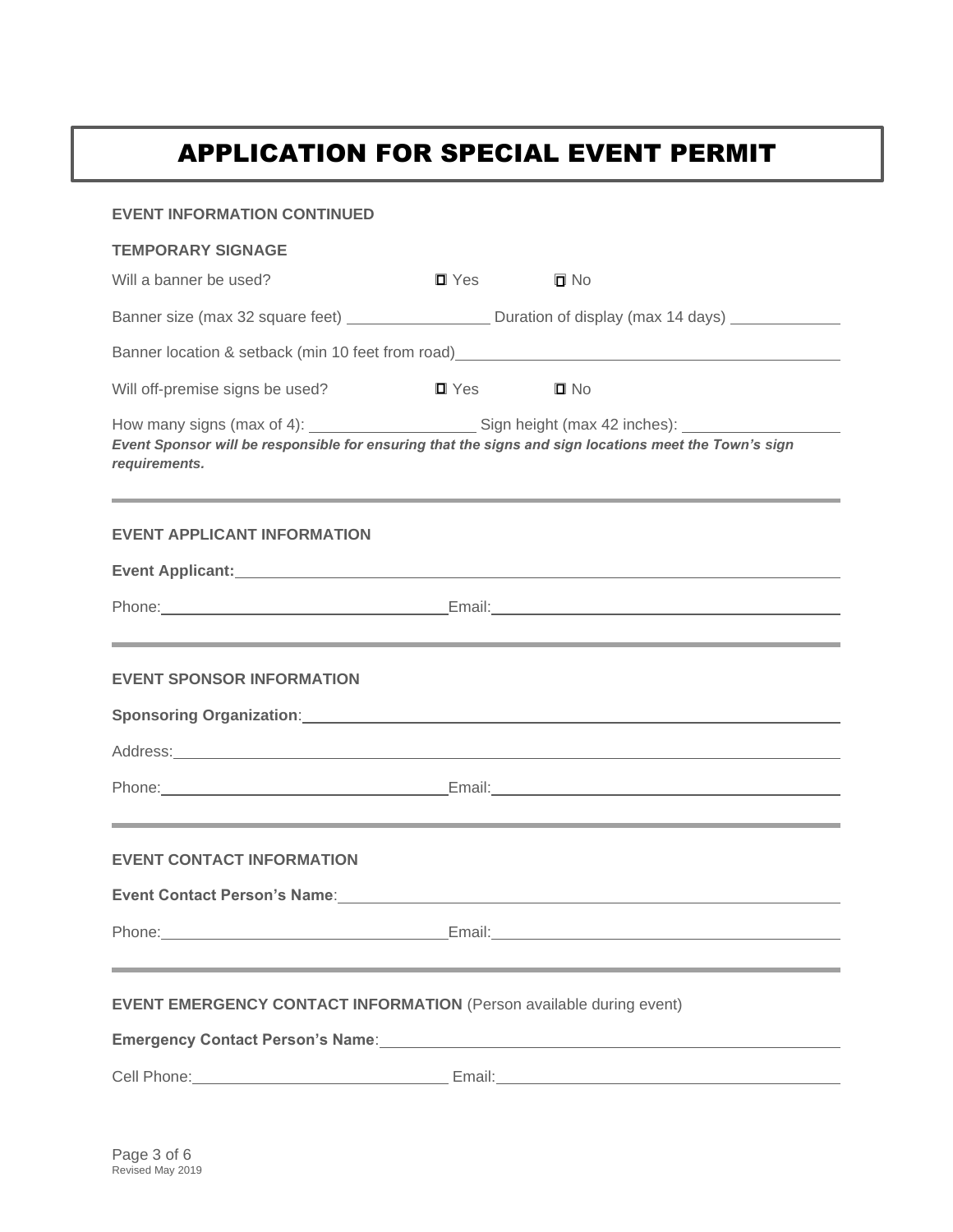#### **PROPERTY OWNER AUTHORIZATION**

The following information shall be provided and approved by the Town prior to the event. Town approval of this application shall not be construed to grant the event sponsor (applicant) herein referenced permission to utilize any location other than the location listed below.

| named above will take place.                      |                     |                                                                                                                      |  |
|---------------------------------------------------|---------------------|----------------------------------------------------------------------------------------------------------------------|--|
|                                                   |                     |                                                                                                                      |  |
|                                                   |                     | <u> 1989 - Jan Samuel Barbara, marka a shekara ta 1989 - An tsara tsara tsara tsara tsara tsara tsara tsara tsar</u> |  |
| <b>TOWN SERVICES REQUIRED</b>                     |                     |                                                                                                                      |  |
| Please check all that apply: $\Box$ Trash Removal |                     |                                                                                                                      |  |
|                                                   | $\blacksquare$ Fire |                                                                                                                      |  |

*The Town of Fuquay-Varina reserves the right to require the presence of police officer(s) at any event. Should the event call for police presence, the organization sponsoring the event will be required to pay the Town a fee equivalent to the compensation expense (at time and a half) for making the officer available during the event.*

 If Police personnel are needed, applicants are required to complete a **Fuquay-Varina Police Department Personnel Agreement** for the payment of off-duty officers.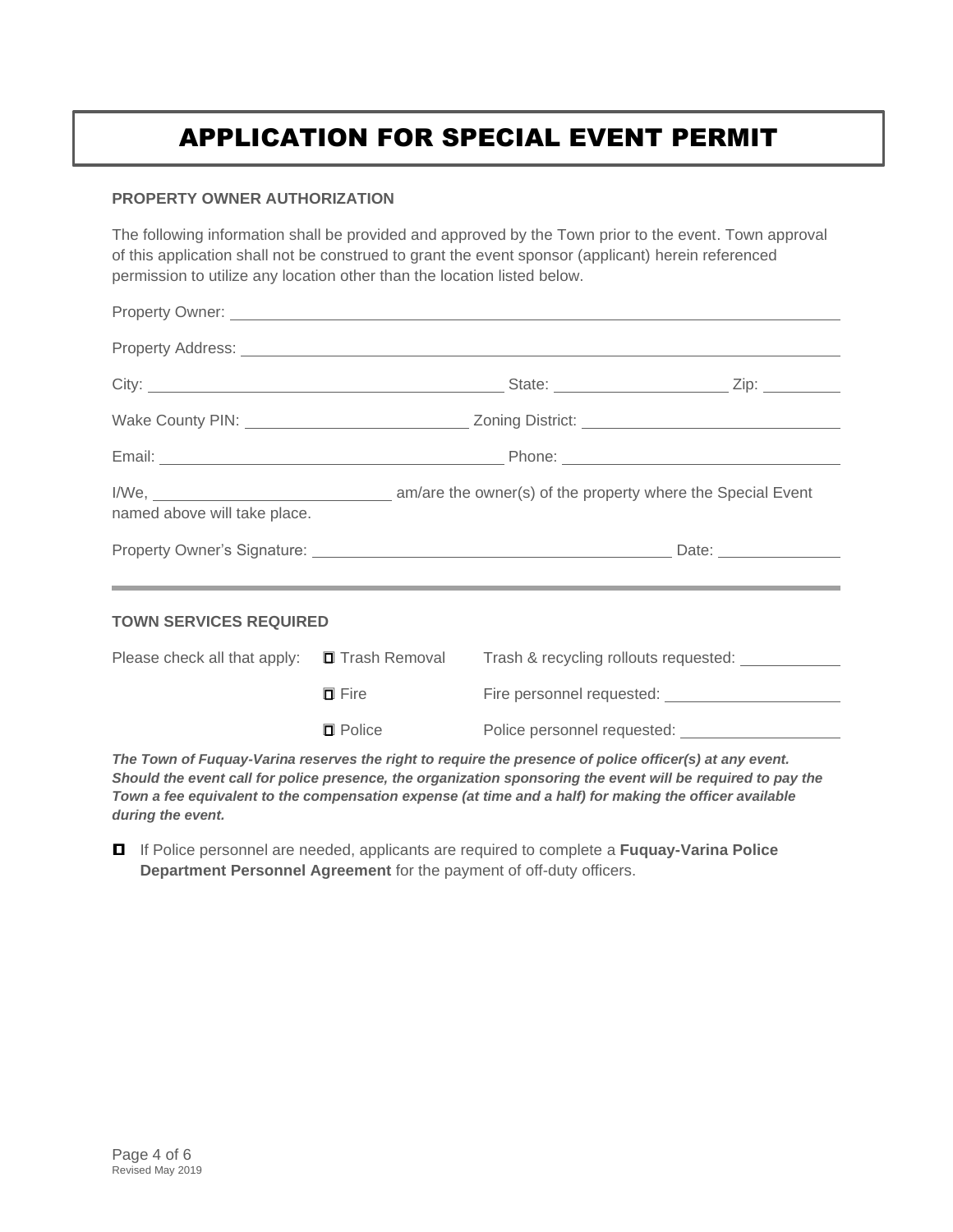### **SITE PLAN**

**Provide a detailed site plan sketch of the event layout. Include maps, outline or diagram of the entire event venue, including the names of all streets or areas that are part of the venue and the surrounding area. Include the following info (as applicable):**

- Location of the event / activities on the property showing adjacent streets / roads and boundaries
- $\Box$  Location of temporary structures that will be used during the event. Must indicate size of temporary structures, distances between temporary structures and roads / parking
- **I** Identify how each temporary structure will be used (type of vendor, food preparations, alcohol sales, amplified sound / stage, tents, portable toilets, etc.)
- **L** Location of all food trucks. Show distances between food trucks and between food trucks and adjacent buildings (minimum of 10 feet)
- **I** Identify location of cooking devices and open flames. Identify type of cooking fuel used (propane, electric, charcoal, catered, etc.)
- **L** Location of all fencing, barricades, or other restrictions that will impair access to and from the event or property
- $\Box$  Location of all Police and Emergency Responders (if applicable)
- $\Box$  Identify all parking areas (include all handicap accessible areas)
- $\Box$  Identify alternate parking areas if event space includes use of any available parking (public parking areas may not be used as alternate parking)
- $\Box$  Identify the proposed locations for emergency access lanes (minimum 20 feet wide) throughout the event site
- $\Box$  Describe planned arrangements to resolve conflicts with people trying to reach businesses, their residences, places of worship and public facilities including public transportation
- **L** Location of fire hydrants
- **L** Location of first aid facilities
- **□** Location of power sources / generators and fuel storage
- **L** Location of any signage used for event
- $\Box$  Location of garbage receptacles, town trash bins, and recycle rollouts
- $\Box$  Event parking restrictions must be noted on site plan / route map

### **INSURANCE REQUIREMENTS**

Events using Town property require evidence of insurance and completion of the **Hold Harmless Agreement** before final permit approval. Please provide a certificate of insurance, which shows a minimum of \$2,000,000 in commercial general liability insurance and a policy endorsement which indemnifies and holds harmless the Town of Fuquay-Varina and all its agencies and departments. Some events may require a higher limit of insurance. Event sponsor (applicant) must list the aforementioned parties as additional insured on their certificate of insurance.